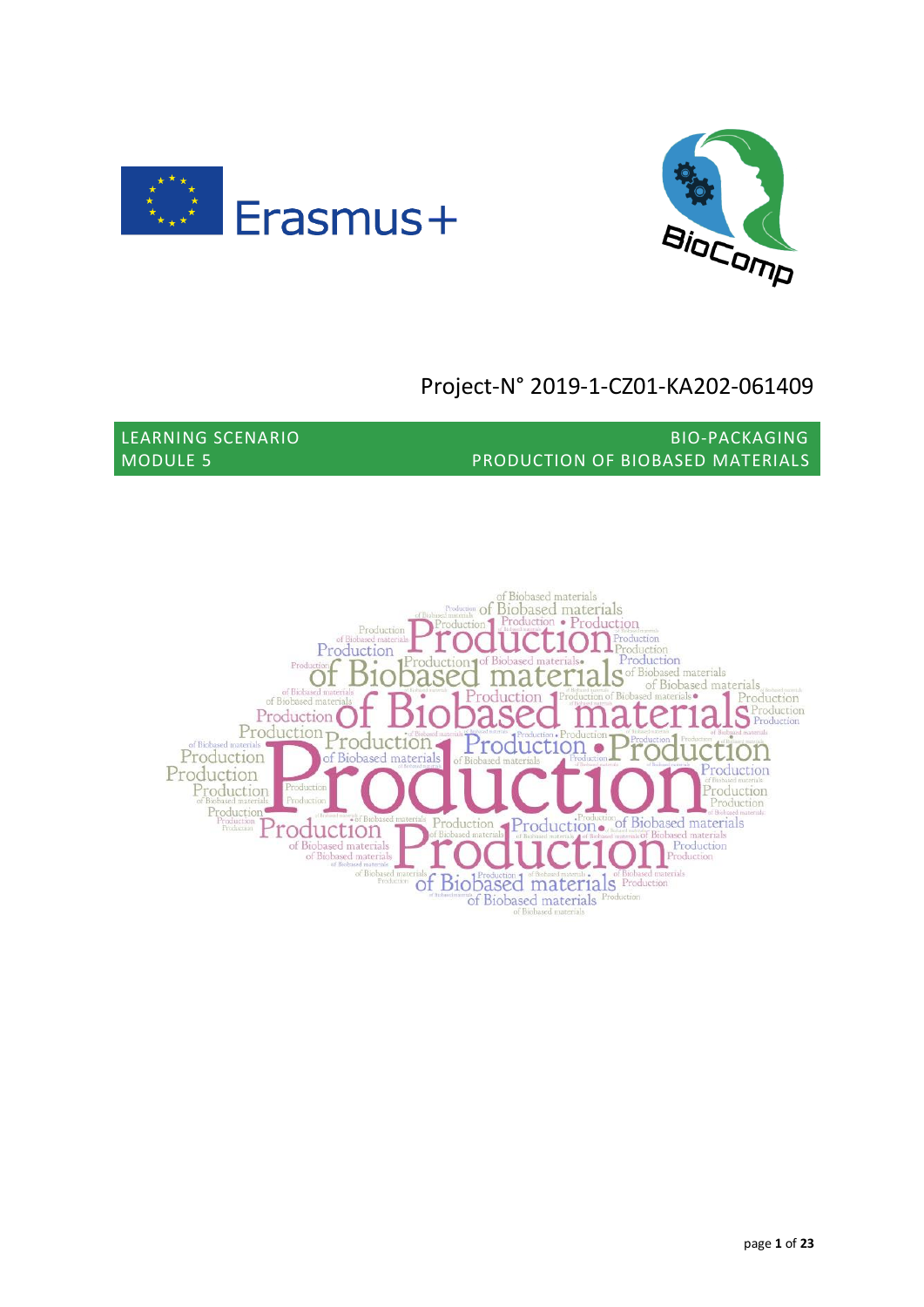#### COLOPHON

#### **Authors**

This module is part of the Learning Scenario *Bio-packaging*. It is developed in the framework of the European Erasmus + project "BioComp". The authors are Elizabeth Ninou and Evgeniya Bardarova.

This document has been prepared for the European Commission however it reflects the views only of the authors, and the Commission cannot be held responsible for any use which may be made of the information contained therein.

#### **Acknowledgements**

The Authors would like to thank Dr. Panagiotis Kougias, Senior Researcher, Head of Waste Management & Bioprocessing Laboratory, Hellenic Agricultural Organization-Demeter, Greece for the valuable information provided regarding the scientific content and the revision of the document. We would also like to thank Ms. Anna Papakonstantinou, VET Curricula development expert, for her critical reading and revision of this document and Mr Michael Diaz for the final proof reading of the document.

#### **Copyrights**

This Learning Scenario is a non-commercial production. It can be used for educational purposes.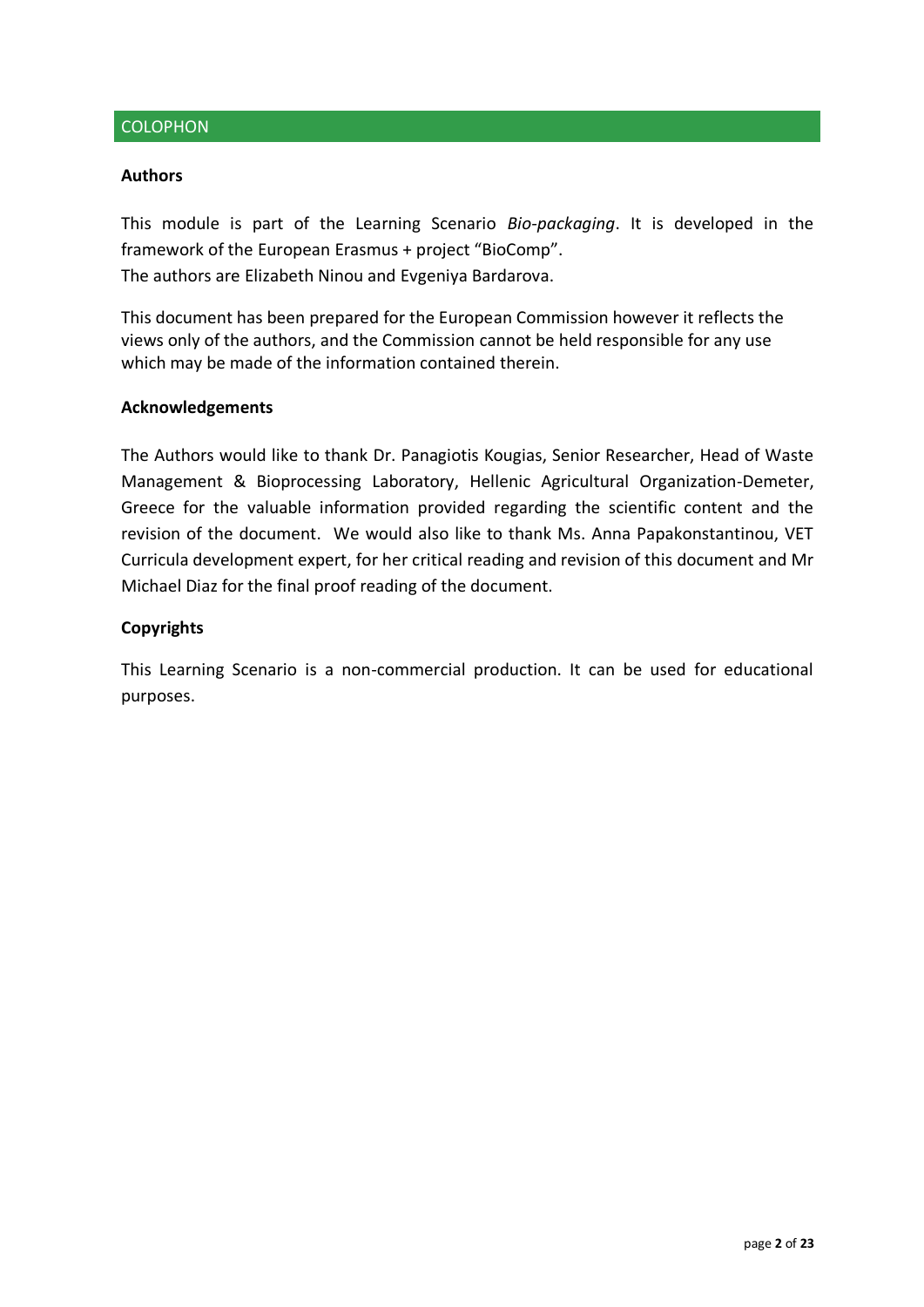#### **PREFACE**

The Learning scenario *Bio-packaging* has been developed as part of the Erasmus + project BioComp. In that project, the most relevant competences for professions in the sector "Biopackaging" are analysed, described, and ranked. Based on these competences, this Learning Scenario has been developed for EQF-level 3-4. The focus is on technical competences. Please see<https://navigator.biocompetences.eu/> for further information.

The *Bio-packaging* learning scenario addresses the topic of food for packaging (in a biobased economy (BBE) context) as presented and analysed in IO1 and the final competence ranking list which gives the following results:

#### *Cultivation of Tomatoes (in a BBE context)*

| <b>Nr</b>      | <b>Competences</b>                                                   | <b>Ranking points</b>     |
|----------------|----------------------------------------------------------------------|---------------------------|
| T1             | Working in a greenhouse $-$ identifying the instructions of climate  | Biomass production in BBE |
|                | control (light, heat, humidity)                                      | context (2)               |
| T <sub>2</sub> | Cultivation of tomatoes - Identifying and monitoring the growing     | Biomass production in BBE |
|                | process and maintaining quality control                              | context (2)               |
| T <sub>3</sub> | Working in a greenhouse - identification and preparation of the soil | Biomass production in BBE |
|                | and nutrition/water system and planting                              | context (2)               |
| T4             | Working in a greenhouse - identification and management of           | Biomass production in BBE |
|                | biological pest control                                              | context (2)               |
| T5             | Harvesting tomatoes - Identification and management of harvesting    | Biomass production in BBE |
|                | of tomatoes and post harvesting activities                           | context (2)               |
| T6             | Harvesting tomatoes - Identification of the plant and                | Biomass production in BBE |
|                | implementation of harvesting of the tomato plant                     | context (2)               |

#### *Cereal production (in a BBE context)*

This is finalized as "cereal production" which is more general

| Nr             | <b>Competences</b>                                                 | <b>Ranking points</b>     |
|----------------|--------------------------------------------------------------------|---------------------------|
| C1             | Harvesting rice/cereals - identification and management of harvest | Biomass production in BBE |
|                | methods; estimation of by-products and biomass potential           | context (2)               |
| C <sub>2</sub> | Energy uses - Identification of by-products for non-energy and     | Biomass production in BBE |
|                | energy uses                                                        | context (2)               |
| C <sub>3</sub> | Biomass evaluation – Identification of biomass as a by-product of  | Biomass production in BBE |
|                | the food production process that can be re-used                    | context (2)               |
| C <sub>4</sub> | Biomass production and management - identification of plan,        | Biomass production in BBE |
|                | organizization and performance of farming operation to grow        | context (2)               |

#### *Packaging process*

| Nr             | Competences                                                                                                                                                      | <b>Ranking points</b>                                      |
|----------------|------------------------------------------------------------------------------------------------------------------------------------------------------------------|------------------------------------------------------------|
| <b>P1</b>      | Control of process - Identification and monitoring of manufacturing<br>quality standards                                                                         | Control of process (4)                                     |
| P <sub>2</sub> | Ecological benefits - Identifying the benefits of bio packaging                                                                                                  | Ecological benefits of bio-<br>packaging (1)               |
| P3             | Production of bio-packaging material - identifying technological<br>and chemistry responses: to know the process of fermentation and<br>processing methods/types | Production of bio-based (or<br>bio-packaging) material (3) |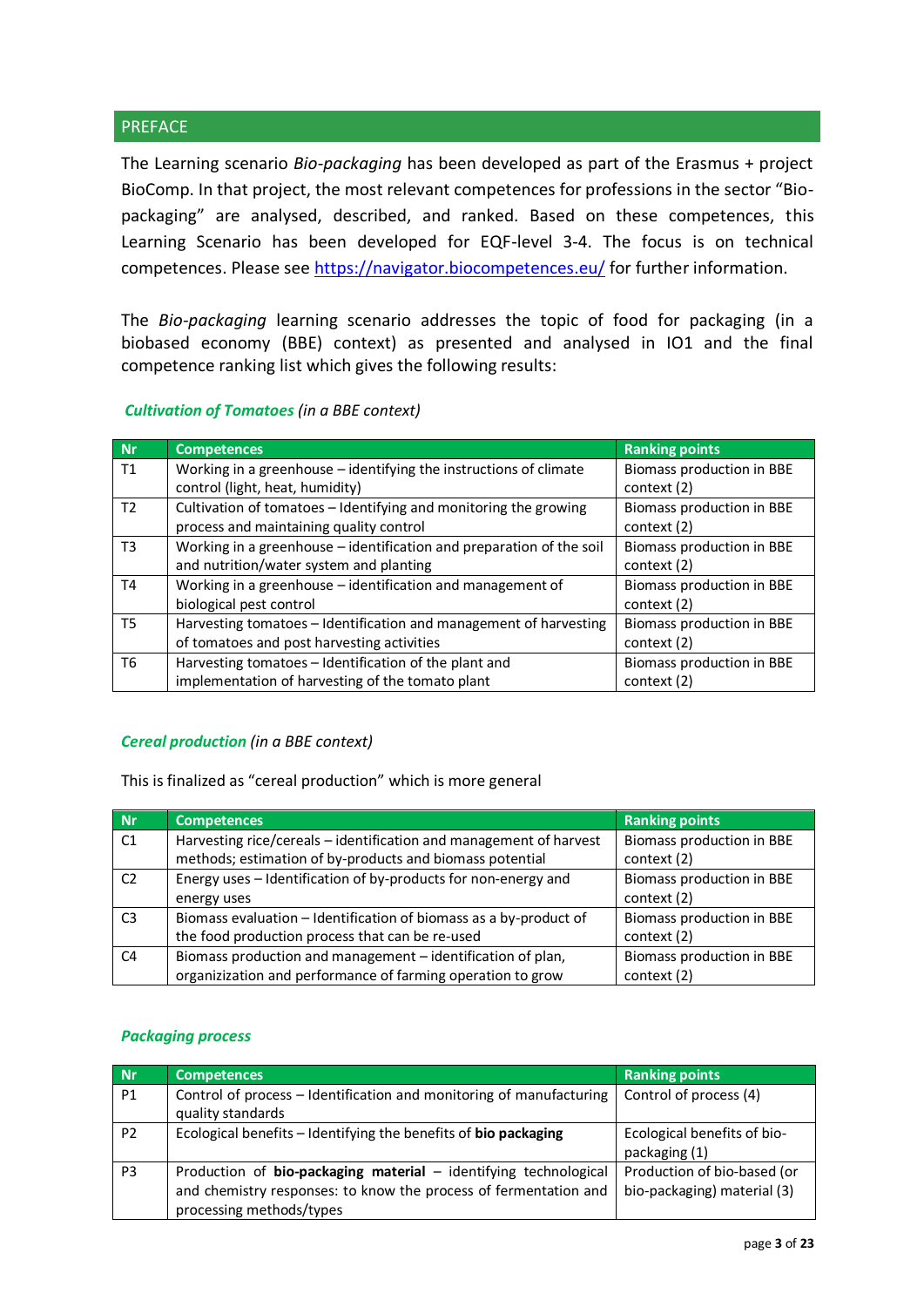| P <sub>4</sub>  | <b>Biobased material</b> $-$ Identifying<br>mechanical<br>physical<br>and<br>features/characteristic of biobased material | Production of bio-based (or<br>bio-packaging) material (3) |
|-----------------|---------------------------------------------------------------------------------------------------------------------------|------------------------------------------------------------|
| P5              | Production of bio-packaging material - identifying new packaging<br>concepts                                              | Production of bio-based (or<br>bio-packaging) material (3) |
| P6              | Quality control - identifying the testing procedures                                                                      | Control of process (4)                                     |
| P7              | Control of process - Identifying the Standard Operating Procedures<br>(SOP)                                               | 8,04                                                       |
| P8              | Quality control - Identifying the test procedures and the ICT<br>systems                                                  | 7,99                                                       |
| P <sub>9</sub>  | Production of bio-packing material – Identifying the technical<br>features, benefits, and limits of bio packaging         | Control of process (4)                                     |
| P <sub>10</sub> | Logistics - Identification of potential manufacturing deadline                                                            | 7,81                                                       |
|                 | pressure                                                                                                                  |                                                            |

The Bio-packaging learning scenario includes the production and supply of the initial biomass (cases: tomato and cereals), the production of the material suitable for packaging, and the technical characteristics of the bio-packaging products. The 20 identified competences derived from IO1 were evaluated according to the average values and its coefficient of variation and were grouped according to similar content wherever possible.

This Learning Scenario is based on these competences and has been developed for EQFlevel 3-4. It has the following 6 modules:

- **1.** Circular economy
- **2.** Introduction
- **3.** Ecological benefits of bio-packaging
- **4.** Biomass production in BBE context
- **5. Production of bio-based material**
- **6.** Technical characteristics of bio-packaging

Module 5 provides a basic background on production of the main types of biobased materials, their origin according to the initial biomass source (feedstock), useful definitions, and innovative concepts connected with the biobased economy.

Apart from these 6 text documents, the scenario also has a trailer and a WIKI with background information. To support the teacher, didactic guidance is available. It can be used for all scenarios and also includes suggestions for learning activities to develop personal and transversal competences. For this guidance, see the *Pedagogical Guidelines* in the Navigator.

This project is focused on food. The central objective of this work is food packaging.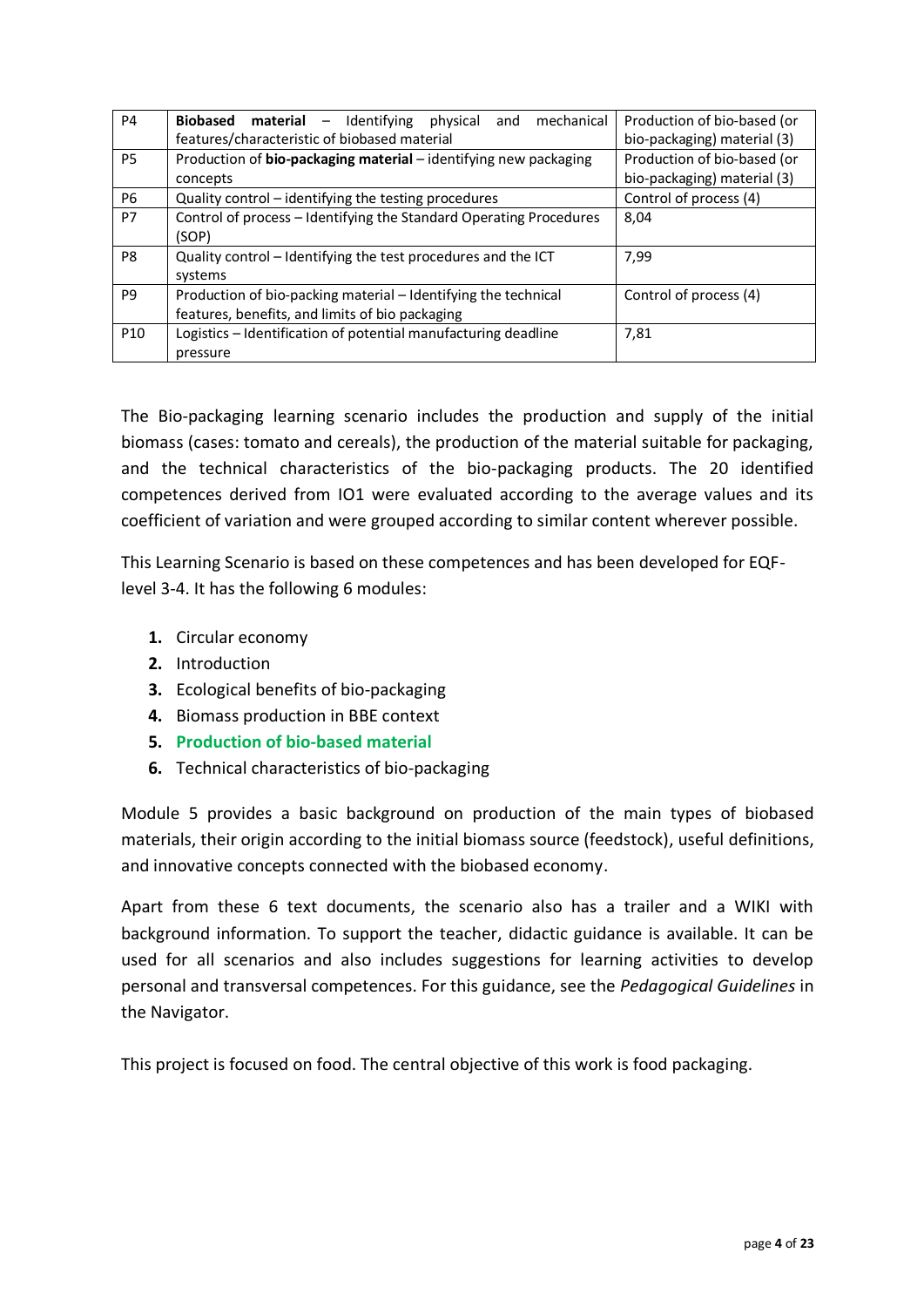## **CONTENT**

Module 5 contains the following topics:

- 1. Types of biobased materials
- 2. Types of processing methods and outputs
- 3. List of the main biobased material innovative concepts
- 4. Make your own bioplastic
- 5. Quiz
- 6. Sources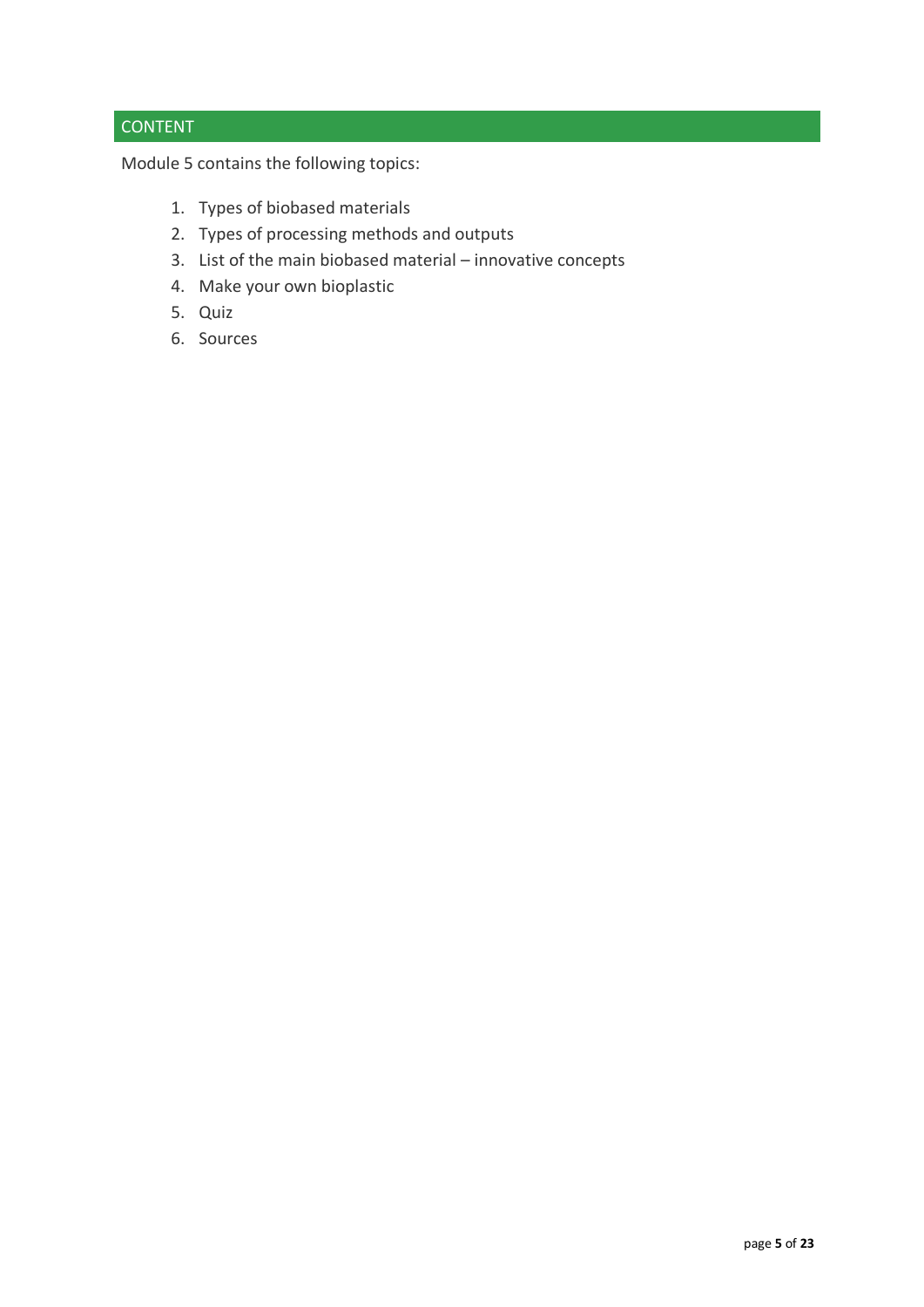B**iobased materials** can be defined as materials that are wholly or partly derived from biomass (e.g. plants, trees, other sources).

Biomass as a resource for biobased industries can be defined as:

*"the biodegradable fraction of products, waste, and residues from agriculture (including vegetal and animal substances), forestry and related industries, as well as the biodegradable fraction of industrial and municipal waste"* (2001/77/EC 2001) (JRC-IES and Imperial College expert workshop, 2013).

**Feedstock resources,** (the initial source of the material used for its production) are one of the main differences between fossil-based and bio-based materials. The part of the product that is derived from biomass is defined as bio-based content. It originates **from a renewable resource** and is thus the variable describing the bio-based content. Participants in the chain – farmers, industry, regulators and consumers – need to cooperate to make the bioeconomy work.

**Fossil-based materials are derived from the exploitation of non-renewable sources.** These are used in the industrial process of conventional plastic production, which increases the share of  $CO<sub>2</sub>$  in the atmosphere (higher carbon footprint and greenhouse gas emission, GHG). The increase of CO<sub>2</sub>, which is connected with the so-called greenhouse effect, causes an increase in the average global temperature and is linked to climate change.



Module 4 outlines how this renewable resource of biological origin is obtained (JRC-IES and Imperial College Expert Workshop, 2013).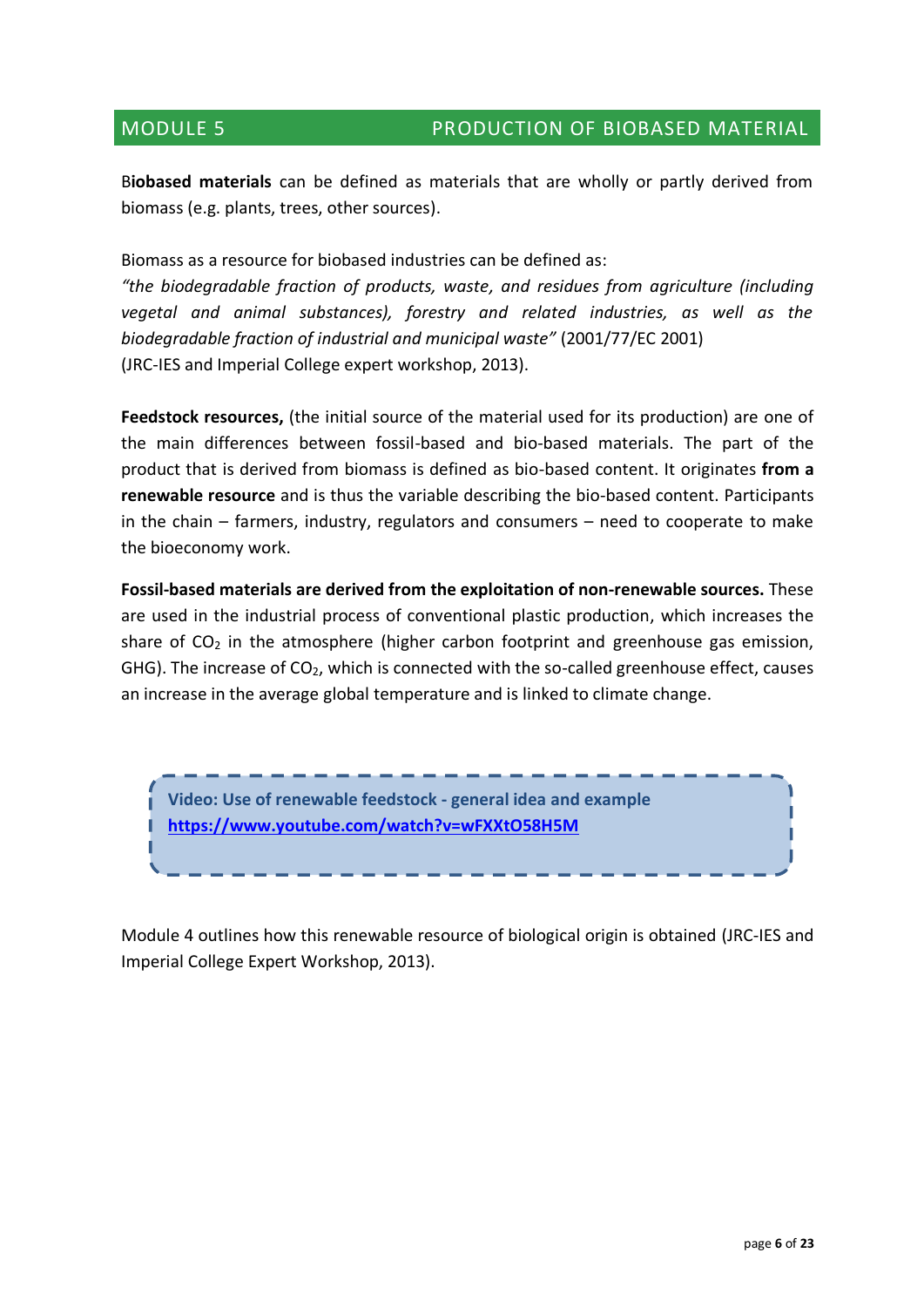**Table 1.** Biomass types (JRC-IES and Imperial College Expert Workshop, 2013).

| <b>Main type</b>     | Sub-type                                          | <b>Examples</b>                       |
|----------------------|---------------------------------------------------|---------------------------------------|
| <b>Forestry</b>      | <b>Primary forest products</b>                    | Stemwood, thinnings                   |
|                      | Primary forestry residues                         | Leftovers from harvesting activities: |
|                      |                                                   | twigs, branches, stumps, etc.         |
|                      | Secondary forestry residues                       | Residues as a result of any           |
|                      |                                                   | processing stage: sawdust, bark,      |
|                      |                                                   | black liquor, etc.                    |
| <b>Energy crops</b>  | Oil, sugar, and starch crops                      | Jatropha, rapeseed, sunflower seed,   |
|                      |                                                   | sugar cane, cereals (wheat, barley,   |
|                      |                                                   | etc.), maize, etc.                    |
|                      | <b>Energy grasses</b>                             | Miscanthus, switchgrass, etc.         |
|                      | Short rotation coppice                            | Poplar, eucalyptus, etc.              |
| <b>Agricultural</b>  | Primary or harvesting residues, by-products of    | Wheat, straw, etc.                    |
| residues             | cultivation and harvesting activities             |                                       |
|                      | Secondary processing residues of agricultural     | Rice husks, peanut shells, oil cakes, |
|                      | products (e.g., for food or feed production)      | etc.                                  |
|                      | Manure                                            | Pig manure, chicken manure, cow       |
|                      |                                                   | manure, etc.                          |
| <b>Organic waste</b> | Tertiary residues released after the use phase of | Biodegradable municipal waste,        |
|                      | products                                          | landfill gas, demolition wood,        |
|                      |                                                   | sewage gas and sewage sludge          |

*But how is this initial biomass converted into biobased materials?*

*What are the main processes involved?*

*What are the main types of these materials and their classifications?*

These questions are answered in the following section.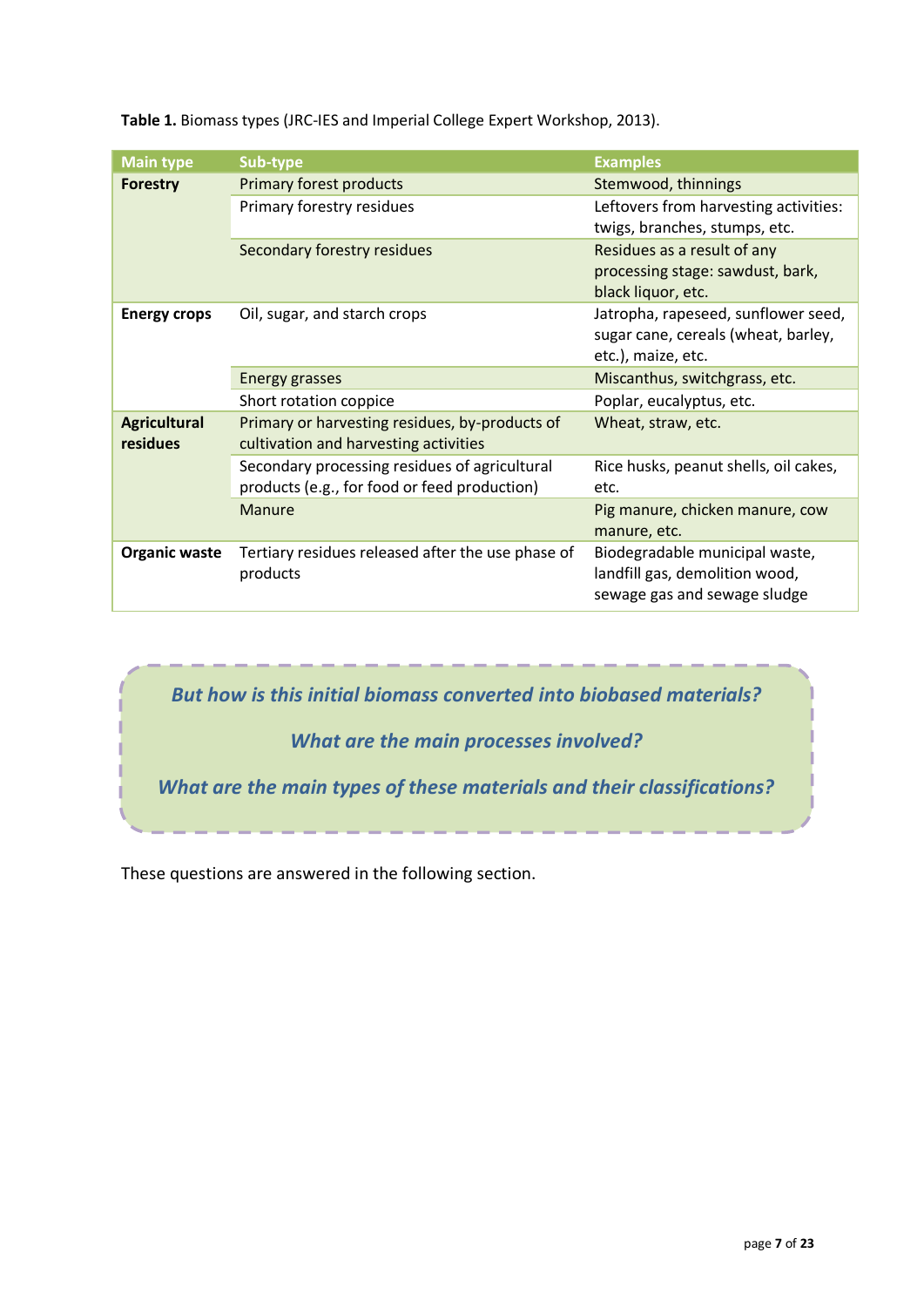#### 1. TYPES OF BIOBASED MATERIALS

#### *What are the main types of biobased materials?*

The types of biobased materials are several and they are classified according to different criteria; two main important criteria are:

- The initial source and production process of the materials
- The end-life scenarios of these materials

#### **A. The initial source and production process of the materials**

Biobased materials can be either produced directly, as a result of a chemical process, or due to microbial activity and can be summarized as follows:



**Table 2.** A summary of the most important biobased materials and their origin.

The initial source of production (feedstock source), which is the raw material of the biobased material, is biomass that is a renewable source. Biobased materials are subdivided further into 3 categories (Molenveld et al., 2015):

#### **A.1. Materials originating directly from biomass**

In this category, Agriculture and Forestry initial raw materials are included. This category includes mainly wood, paper, pulp, cellulose, starch, and proteins.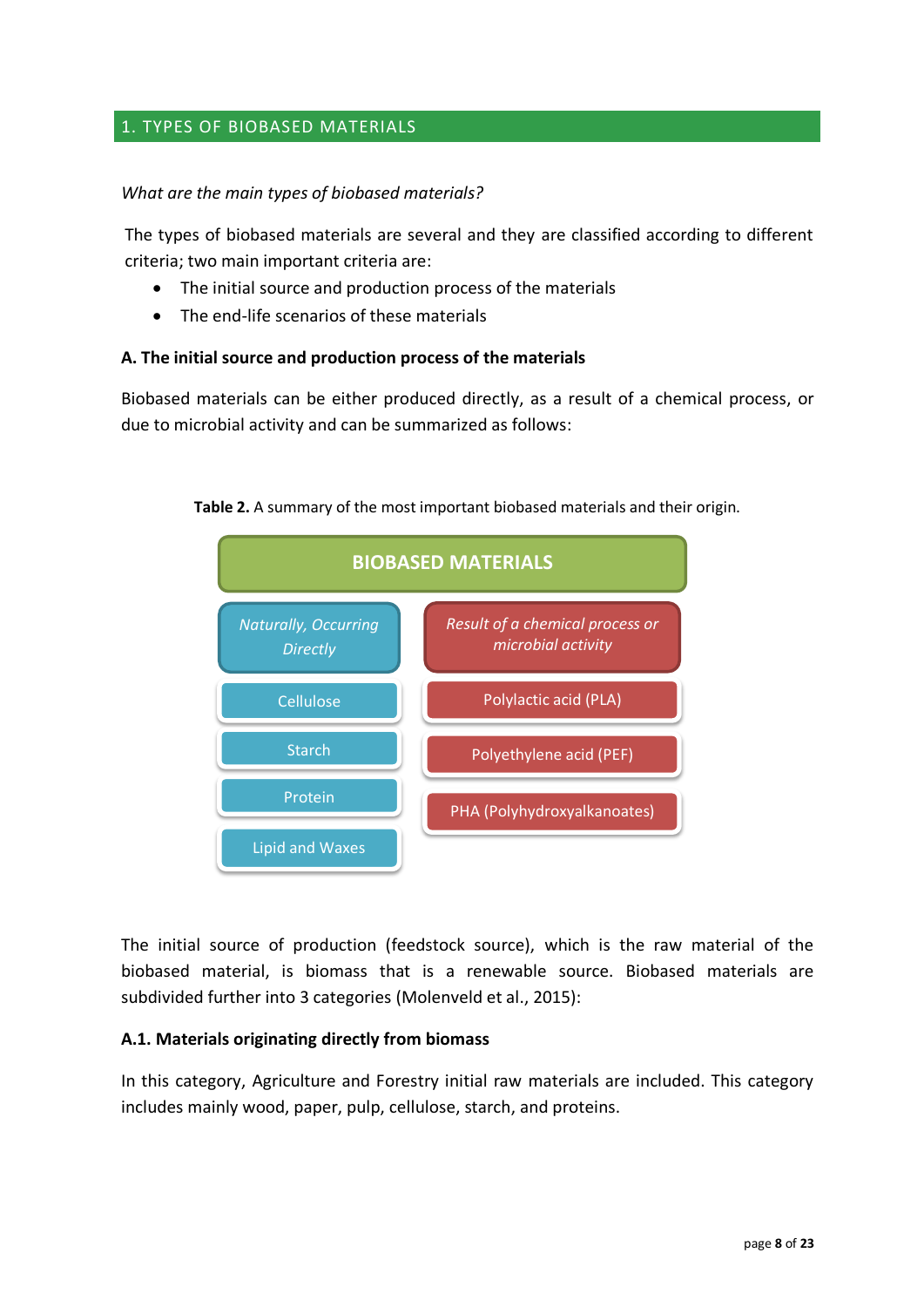### **A.2. Materials made from components originating from biomass through a chemical process**

These biobased materials (polymers) are made from components originating from biomass through a chemical process (e.g. polymerization).

#### **A.3. Materials that are produced through the activity of microorganisms**

These biobased materials (polymers) are obtained through microbial activity. These materials (PHAs) have the potential to serve as replacements for fossil-based plastics not only due to their similar physicochemical properties but also due to their biodegradability in different environments. Another example is fermentation.

#### **B. Classification of end-life of biobased materials:**

**B.1. Compostable:** it is certain that they will turn to soil. This refers to specific organic recycling. The term "compostable" means that a product can break down into natural elements in a compost environment. Because it's broken down into its natural elements, it causes no harm to the environment. The breakdown process usually takes about 90 days. The term "compostables" refers to anything that undergoes degradation by biological processes during composting to yield  $CO<sub>2</sub>$ , water, inorganic compounds, and biomass at a rate consistent with other compostable materials while leaving no visible, distinguishable, or toxic residue [\(American Society for Testing and Materials, ASTM\).](https://www.astm.org/)

**B.2. Biodegradable:** decomposes from microorganisms to simpler components but if the conditions are not appropriate this will never happen. According to the grade of potential biodegradability this can be characterized as:

- 1. 100% Biodegradable
- 2. Partly biodegradable

Not all biobased materials are 100% degradable; this is another classification criterion and a potential point of confusion.

The prefix 'bio' may refer to, on the one hand, the biological origin of the material and, on the other hand, the biological degradability of the material. However, both aspects are not necessarily related.

|                   | Petrochemical        | Partly bio-based | Bio-based            |
|-------------------|----------------------|------------------|----------------------|
| Non-biodegradable | PE, PP, PET, PS, PVC | Bio-PET, PTT     | Bio-PE               |
| Biodegradable     | PBAT, PBS(A), PCL    | Starch blends    | PLA, PHA, Cellophane |

**Figure 1.** Diagram indicating biobased versus fossil-based materials (Van den Oever et al 2017)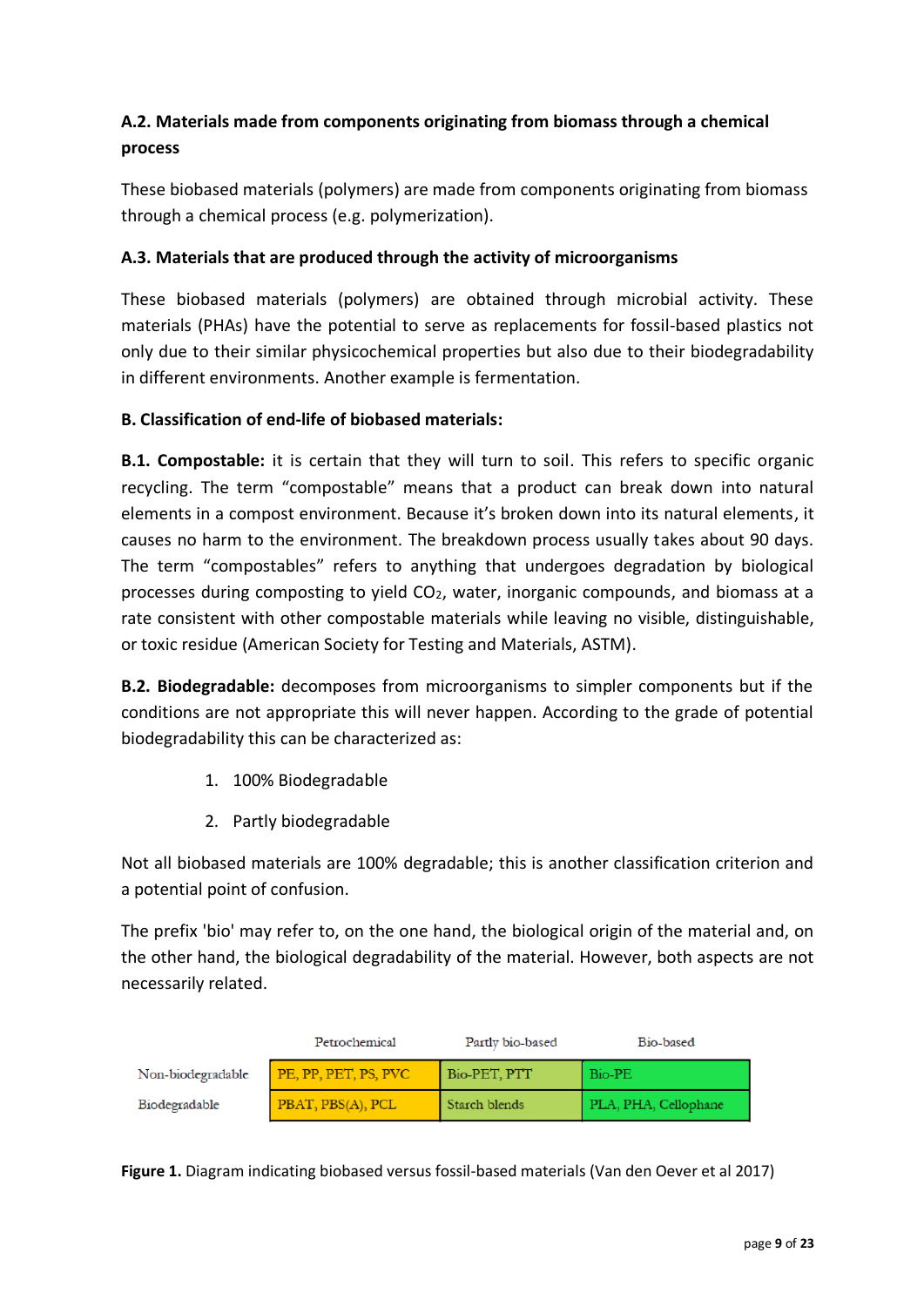#### **Key characteristics of biodegradable packaging:**

Biodegradable packaging is cheap, environmentally friendly, "oil-independent" plastic which has a completely degraded chemical structure within a reasonable period of time (several weeks or months) when the material is exposed to microorganisms in soil and water, and sometimes in the presence of oxygen. Biodegradable polymers are produced from renewable plant materials, such as corn, potatoes, legumes, wheat, beets, tapioca, poplar, and aspen, which can be used almost continuously (**Fig. 2**).

Bio-packaging materials are biochemically decomposed into completely safe components using a compost system at disposal: water, biomass,  $CO<sub>2</sub>$  and other natural components that are not harmful to the environment.

it is important to mention that the term "biodegradable" is often used interchangeably with "compostable" when talking about the end life of material. To understand the difference between the two terms it is necessary to analyse the particular conditions where the biodegradation is expected to happen. According to the American Society for Testing and Materials (ASTM), biodegradables are anything that undergoes degradation resulting from the action of naturally occurring microorganisms such as bacteria, fungi, and algae. Although speed is not defined, biodegradable products break down in much less time than non-biodegradable products like plastic, for instance. Biodegradable objects can be much more than just plants, as most people assume. They can also be papers, boxes, bags, and other items that have all been created with the ability to slowly break down until they're able to be consumed on a microscopic level [\(https://www.naturespath.com/en](https://www.naturespath.com/en-us/blog/whats-difference-biodegradable-compostable/)[us/blog/whats-difference-biodegradable-compostable/\)](https://www.naturespath.com/en-us/blog/whats-difference-biodegradable-compostable/).

#### *So, What's the Difference?*

Looking at the definitions of both terms it's pretty understandable why they are so easily confused. However, there is a difference. While all compostable material is biodegradable, not all biodegradable material is compostable. Although biodegradable materials return to nature and can disappear completely, they can sometimes leave behind metal residues. On the other hand, compostable materials create something called *humus* that is full of nutrients and great for plants. In summary, compostable products are biodegradable, but with an added benefit. That is, when they break down, they release valuable nutrients into the soil, aiding the growth of trees and plants.

For example, corn starch is a renewable raw material for the production of bioplastic which is 100% compostable.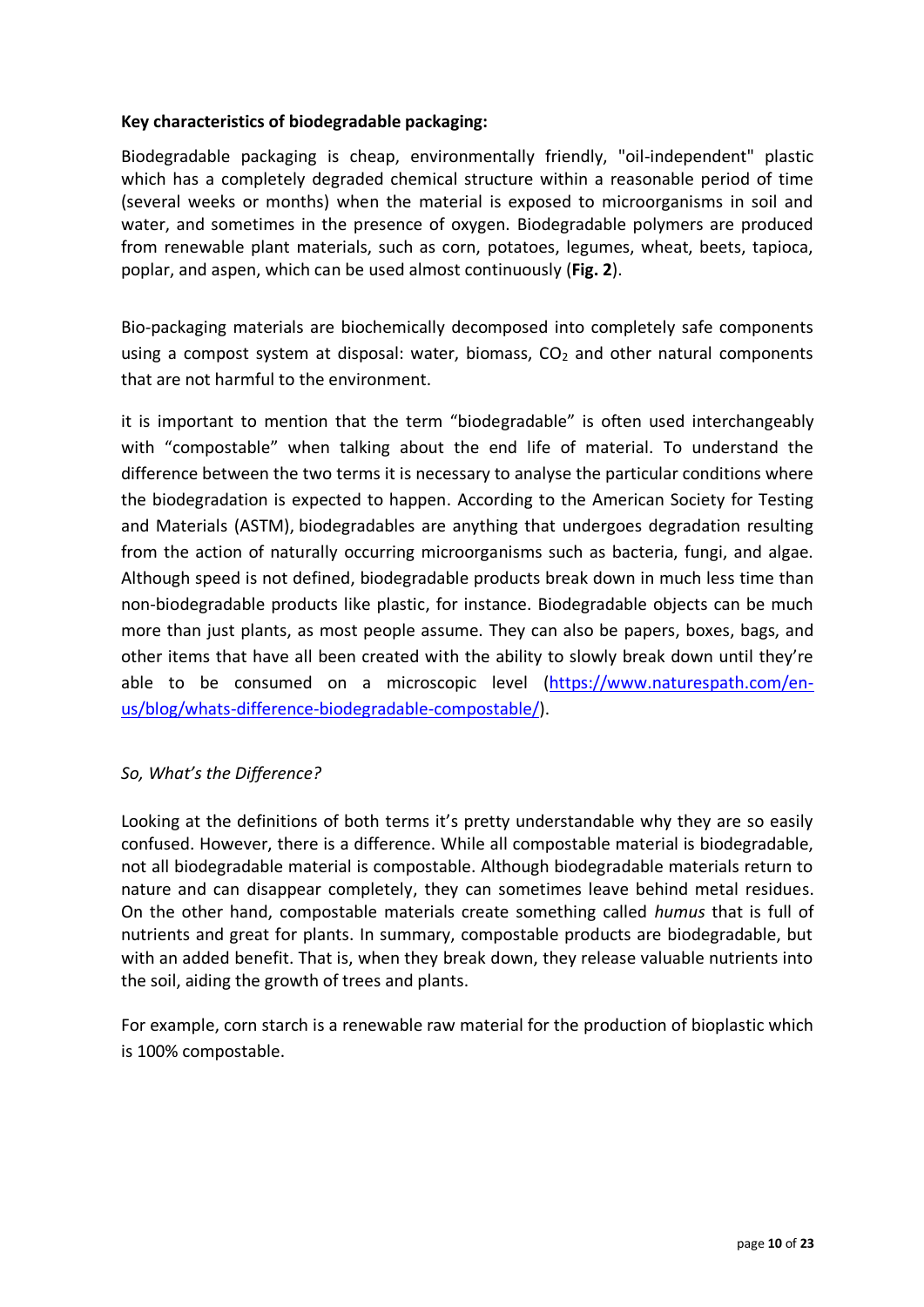

**Figure 2.** A visual presentation of the term 'biodegradable" Source[: https://immago.com/biodegradable-plastic-bags/](https://immago.com/biodegradable-plastic-bags/)

A majority of bio-packaging materials include bioplastics that are wholly or partly of biological origin. In the case of fully biodegradable bioplastic (e.g., made of corn) the life cycle is completed with final products that are renewable and harmless to the environment (Fig. 3 and Fig. 4).



**Figure 3.** The life cycle of a fully biodegradable and compostable bioplastic made of corn starch. The full life cycle of bioplastics that are biodegradable is the ideal case since not all bioplastics are biodegradable. However, even in those cases, the use of plant-based material reduces pollution by a grade.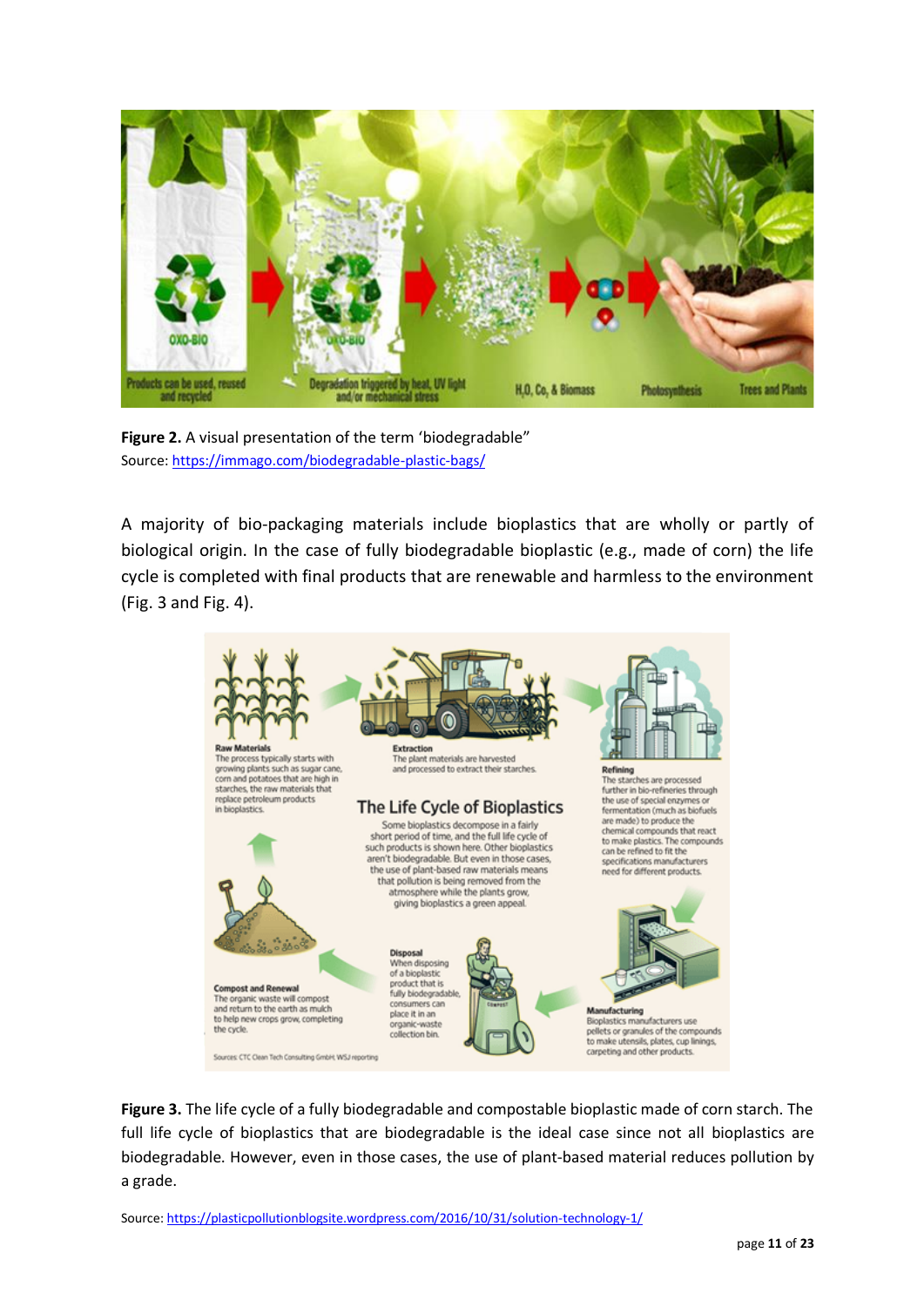# **Bioplastic**



**Figure 4**. Life cycle of a bioplastic made of agricultural biomass through a chemical process. It is important to notice that not all bioplastics are biodegradable, only some of them are.

Source: <https://www.parekhplast.com/blog/bioplastics-classification-types-uses/>

But what are the chemical processes involved for the production of bio-packaging materials? This is presented in the section below.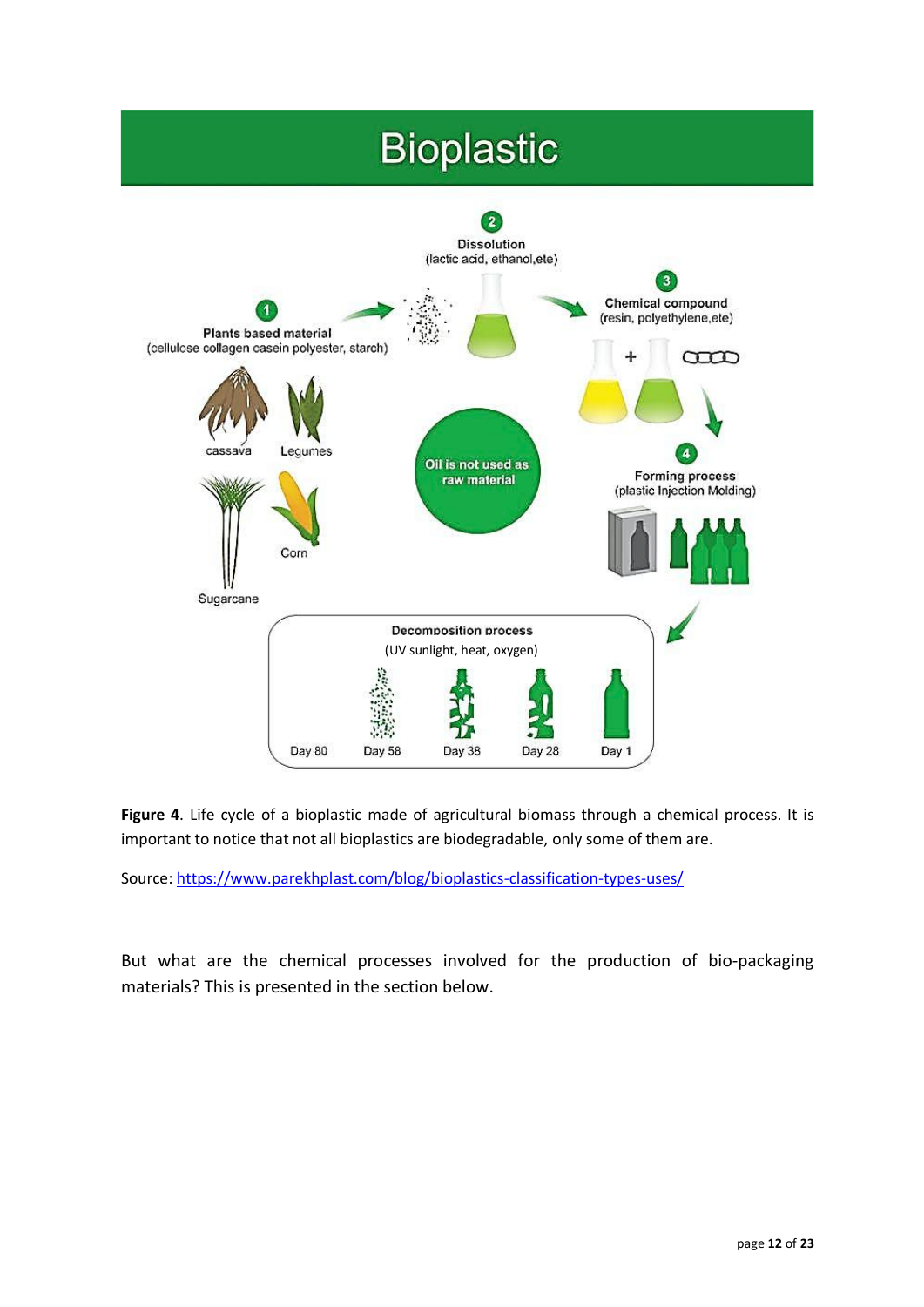#### 2. TYPES OF PROCESSING METHODS AND OUTPUTS

As previously mentioned, biobased products can either be directly produced or with the interval of different chemical transformations:

**1. Polymerization** is any process in which relatively small [molecules,](https://www.britannica.com/science/molecule) calle[d monomers,](https://www.britannica.com/science/monomer) combine chemically to produce a very large chainlike or network molecule, called a [polymer.](https://www.britannica.com/science/polymer) [Monomer](https://www.britannica.com/science/monomer) molecules may be all alike, or they may represent two, three, or more different [compounds.](https://www.merriam-webster.com/dictionary/compounds)



**Figure 5.** A simplified schematic outline of polymerization

Source:<https://www.britannica.com/science/polymerization>

**2. Fermentation** is a biochemical **process** by which molecules such as glucose are broken down anaerobically. More broadly, **fermentation** is the foaming that occurs during the manufacture of wine and beer, a **process** at least 10,000 years old. **Fermentation** is a metabolic process that produces chemical changes in organic substrates through the action of enzymes. In biochemistry, it is narrowly defined as the extraction of energy from carbohydrates in the absence of oxygen. In food production, it may more broadly refer to any process in which the activity of microorganisms brings about a desirable change to a foodstuff or beverage. [\(https://en.wikipedia.org/wiki/Fermentation\)](https://en.wikipedia.org/wiki/Fermentation)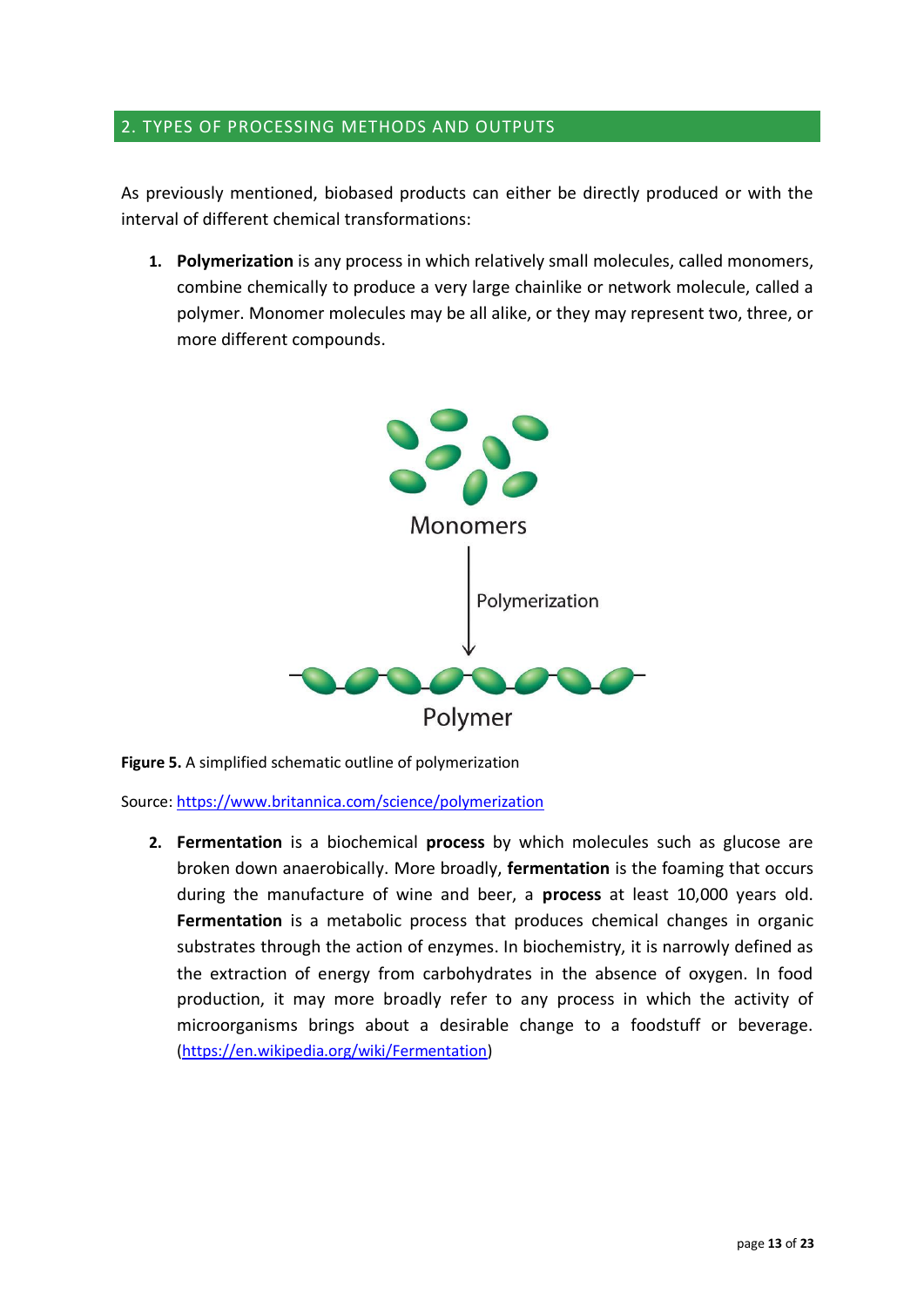

**Figure 6.** A simple example of the fermentation process.

#### **Examples of well-known fermentation procedures are the production of:**

**Bioethanol** – this is obtained as a result of alcoholic fermentation. The process of obtaining organic alcohol is quite complex, as it is preceded by a large number of technological operations related to the release of individual components from the grain: starch, gluten, embryo, and cellulose in an aquatic environment. The process chain is in many ways similar to the process for producing edible alcohol. At the same time, wet fuel technology is increasingly using biofuels.

**Biogas –** this is produced by fermenting biological products in an anaerobic (oxygen-free) environment - to reach methane (CH<sub>4</sub>) and carbon dioxide (CO<sub>2</sub>). The conversion of cellulose to methane can be achieved by mixing cultures of microorganisms. Anaerobic fermentation is a process that takes place in fermenters to produce biogas by decomposing organic material in the absence of oxygen. Methanogenic bacteria synthesize methane directly from hydrogen and carbon dioxide. Bacterial strains have been created by genetic engineering to increase methanogenic activity.

*Activity:*

*Can you find other examples of fermentation?*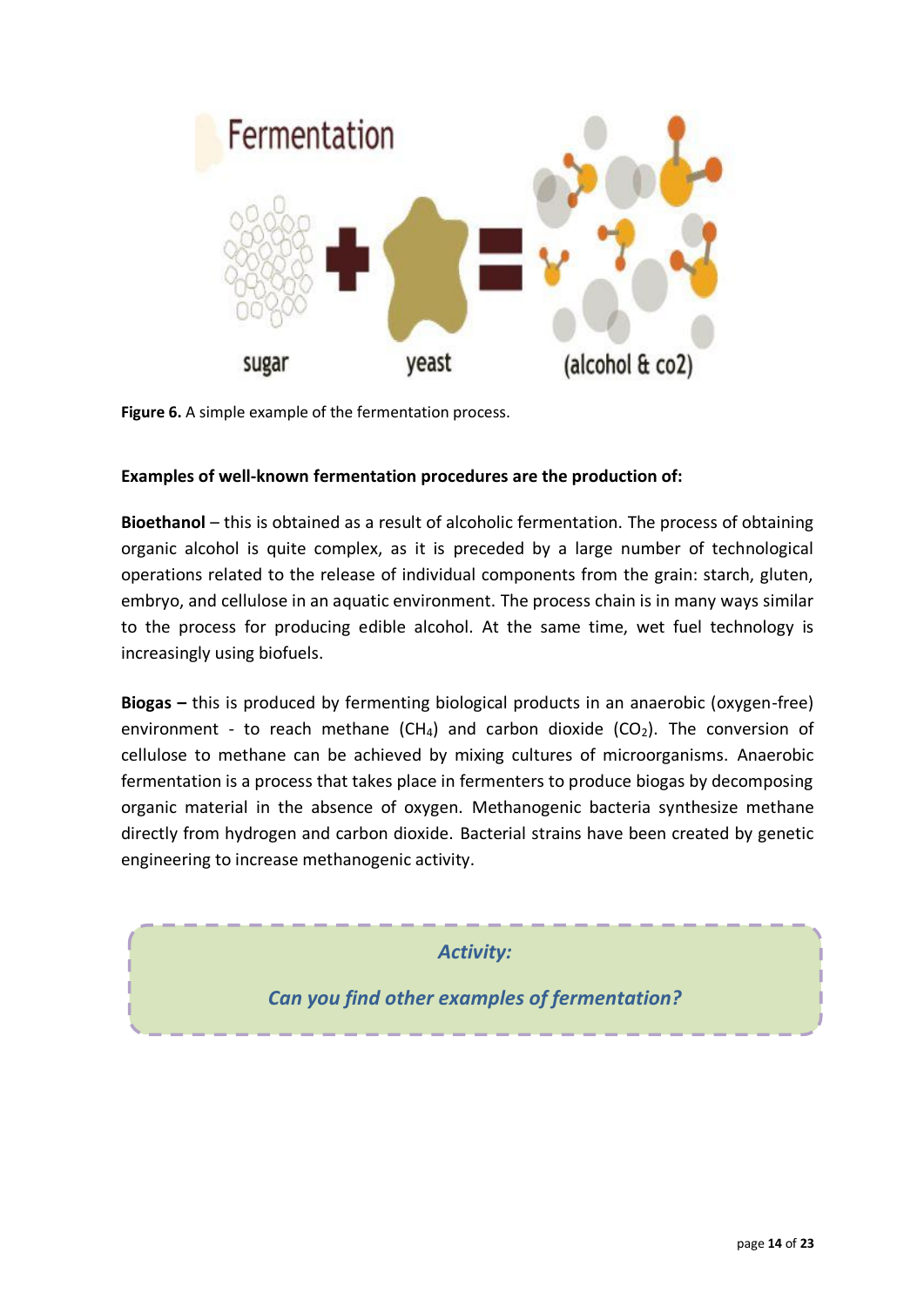#### 3. LIST THE MAIN BIOBASED MATERIAL – INNOVATIVE CONCEPTS

A majority of biobased materials that are often used as bio-packaging materials are biobased plastics or *bioplastics*. Bio-based plastics, as part of an expanding circular bioeconomy, can be designed to be either totally (100%) biodegradable to  $CO<sub>2</sub>$  over a period of time under specific conditions or to contribute to substitute components that were traditionally originated from fossil oil fuels (conventional plastic).

Currently, most bioplastics are produced from agricultural crop-based feedstocks (carbohydrates and plant materials), however, other solutions such as the use of food waste as organic substrates or organic matter from algae can also be used as potential sustainable solutions. **Figure 7** summarizes the main classes of currently developed biobased plastics. These include, among others, plastics based on starch, polyhydroxyalkanoates (PHAs), polylactic acid (PLA), and cellulose.



**Figure 7.** Important classes of currently developed bio-based plastics (adapted from Karan et al 2019)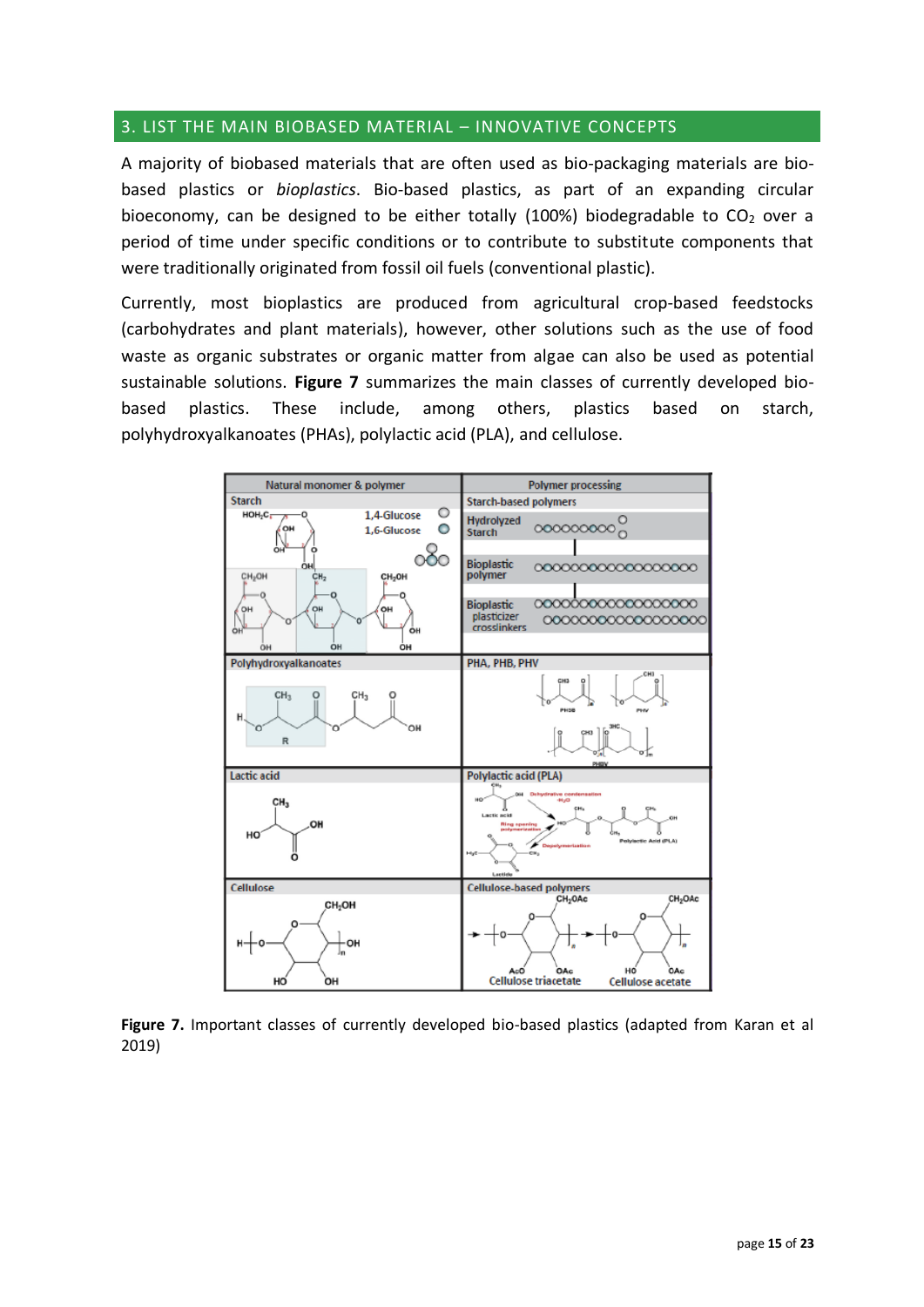This is the innovation adopted from companies that produce bio-packaging materials:

#### **1. Polylactide PLA (Polylactic acid or Polylactide)**

Polylactide PLA (Polylactic acid or Polylactide) is a polymer produced from renewable agricultural resources such as grain and sugar beet, i.e., on the basis of vegetable sugars. The resulting polymer has good transparency, strength, and gloss; it is an excellent protection against moisture, just like PET (Polyethylene terephthalate); it does not allow odours to pass; and the PLA polymer packaging is able to fully decompose within 45 days provided that the appropriate composting structure is in place.

BioPak produces compostable bioplastic from vegetable sugars, to be more precise, from any type of sugar, such as corn syrup, cassava (cassava flour), sugar cane, and sugar beet. Industrial corn has the largest share among raw materials. Studies are focused on other innutritious high fibre crops and even on producing polylactic acid from carbon dioxide or methane.

Stages of production:

- grinding corn
- extraction of starch in the form of glucose
- glucose undergoes fermentation to produce lactic acid
- polymerization of lactic acid and formation of small pellets

PLA has a low melting point. Therefore, it is most suitable for use with content not warmer than 40°C.

PLA is used in various production processes: it can be extruded into a sheet or film, it can be injected into a mould, or a thread can be extracted.

PLA has many applications:

- PLA coated cardboard for cups and soup bowls
- transparent cups, salad and cold kitchen boxes, saucers and lids for a variety of products
- transparent window sandwich packaging boxes and envelopes

CPLA /crystallized PLA/ for high temperature applications.

A crystallized form is used for higher temperature resistance which includes the addition of talc, rapid heating, and subsequent cooling of the PLA. The process results in a polymer that is resistant up to 90°C. The achieved sustainability does not interfere with composting in industrial conditions.

The industrial maize used for the production of PLA is different from maize for human consumption, so as not to compete with the one grown for food. The whole plant is collected and used. Protein and starch products have broad applications.

Maize is grown using sustainable farming practices without excessive use of pesticides and water.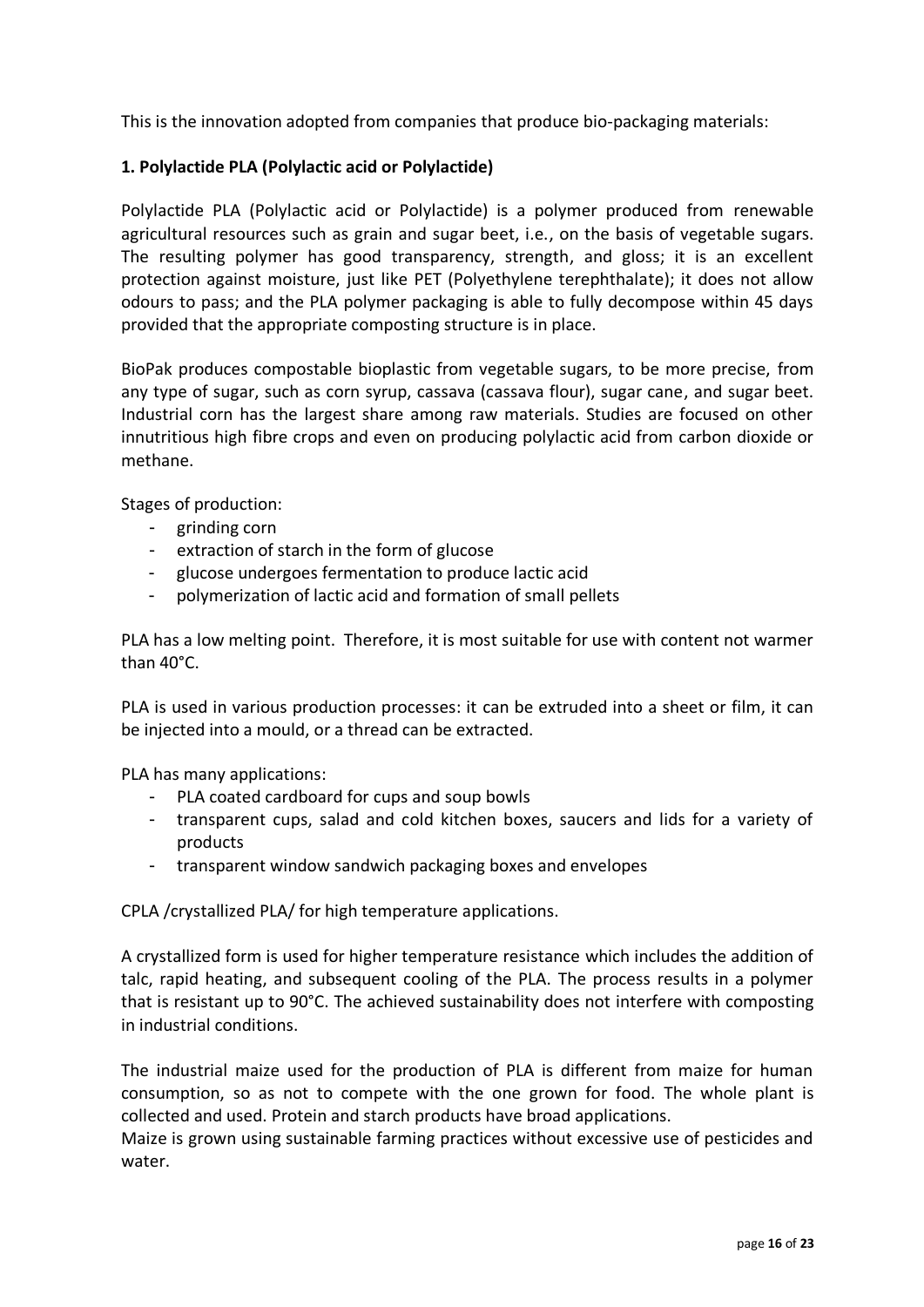Some of the practices required for certification are:

- Maize from soils with high biodiversity or high carbon maize from dried wetlands is not used.
- Agricultural practices (minimum use of pesticides, controlled irrigation, preparatory activities, precision equipment, etc.).
- Environmental protection (protection of natural vegetation and water sources, erosion protection).
- Social responsibility (excluding child labour, good working conditions, protection of workers, fair pay for land and water used).
- Minimization of greenhouse gases during cultivation.

#### **2. Cupffee Ltd.**

In 2018, the company started production of the first biodegradable edible coffee cups made of wafer crust. With its eponymous product, the company aims to reduce waste from disposable plastic and cardboard cups used daily to serve coffee. The innovative organic cups are made entirely of natural cereals and do not contain artificial ingredients, preservatives, or GMOs. The product has analogues around the world, but is innovative for Bulgaria. The American organic cup is much thicker than the Bulgarian one.

#### **3. Polyhydroxybutyrate (PHB) or Poly(3-hydroxybutyrate) (P3HB)**

Poly(3-hydroxybutyrate) (PHB) is a polyester produced by bacteria that feed on glucose and starch. The properties of the material are similar to those of polypropylene. PHB differs primarily in its physical characteristics. It is mainly used to produce transparent films at a melting point higher than 130°C. Poly(3-hydroxybutyrate) is biodegradable without residue.

#### **4. Extrapack Ltd.**

Extrapack Ltd. offers bags and packaging made of DEGRALEN®. The license for this technology is with the Canadian company EPI Environmental Products Inc. This technology is applied in the production of bags by folding in a special degrading additive in the process of extruding the polyethylene film. In the subsequent process of corona treatment, the latent stages of degradation are initiated. This additive acts as a catalyst for the decomposition of polyethylene under the influence of oxygen, ultraviolet rays from the sun, thermal and mechanical vibrations. The decomposition takes place in two stages: first, the polymer chains are broken into small pieces and are then attacked by fungi and bacteria which decompose the residues, releasing carbon dioxide and water. Visual decomposition takes place over a period of 2 to 3 years, depending on the climate. In the period before decomposition, the packaging retains its mechanical properties and recyclability.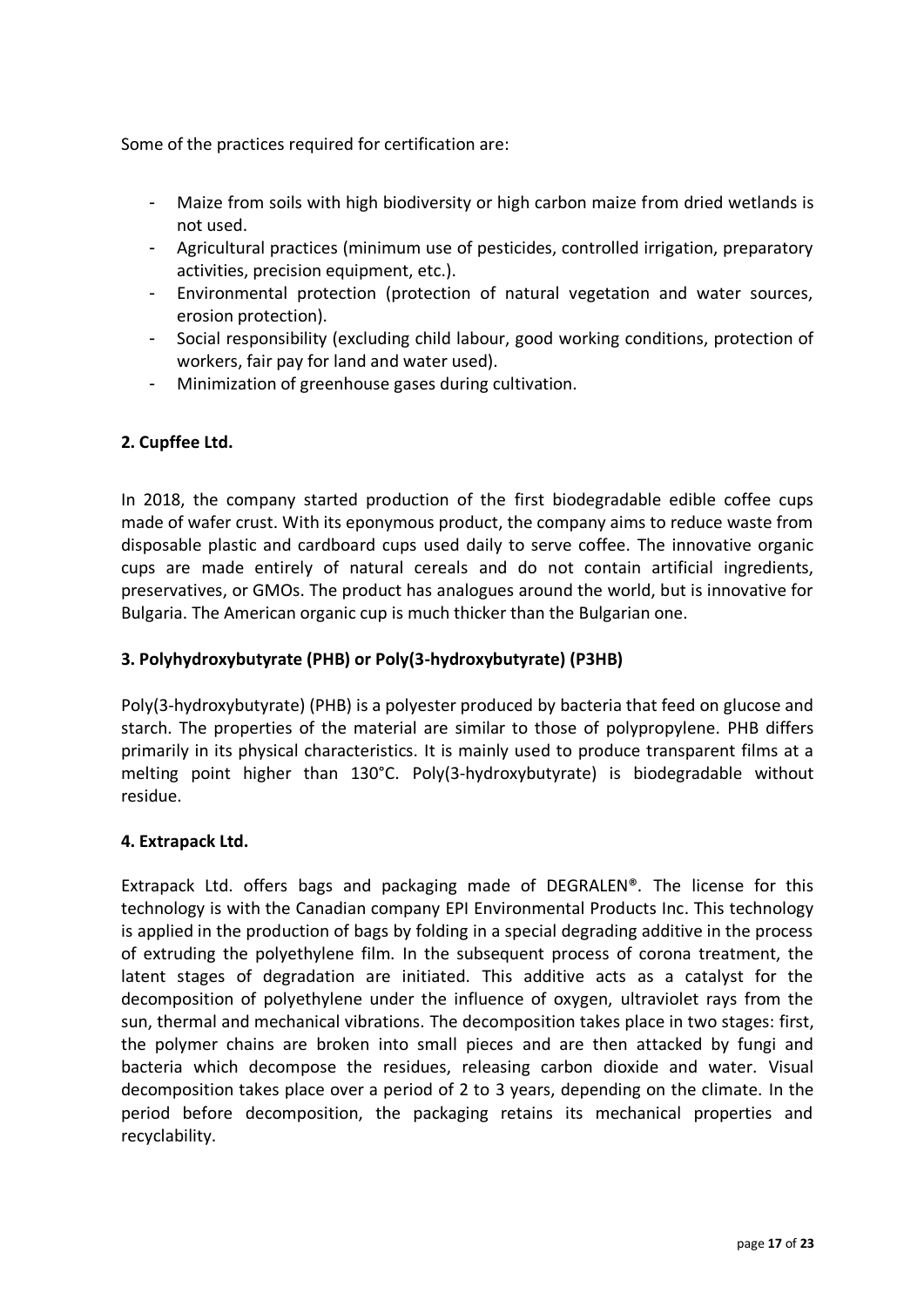DEGRALEN® technology is completely safe for human health. It can also be applied to packaging that comes into contact with food. The technology meets European safety and ecotoxicity standards.

These products have several advantages for bio-packaging and are in alignment with the circular economy concept.

- $\checkmark$  Excellent protective qualities
- $\checkmark$  Strength and tightness that help protect food from drying out, mould, microbial contamination, etc.
- $\checkmark$  Compactness does not take up much space during transportation and storage
- $\checkmark$  Environmental friendliness does not harm during production, during operation, or during disposal
- $\checkmark$  Financial advantage makes biodegradable polymer materials more competitive than non-degradable plastics
- $\checkmark$  Bioplastics from starch, cellulose, wood and sugar show great potential for reducing CO2 emissions during production, consumption, and disposal
- $\checkmark$  Bio-based packaging can reduce waste
- $\checkmark$  Renewability of raw materials
- $\checkmark$  Perception as "material of the future"
- ✓ High abundance of cellulose resources

Another advantage of edible cups produced in an environmentally friendly way is that their main ingredient is oats, which makes them a suitable part of a healthy and balanced diet.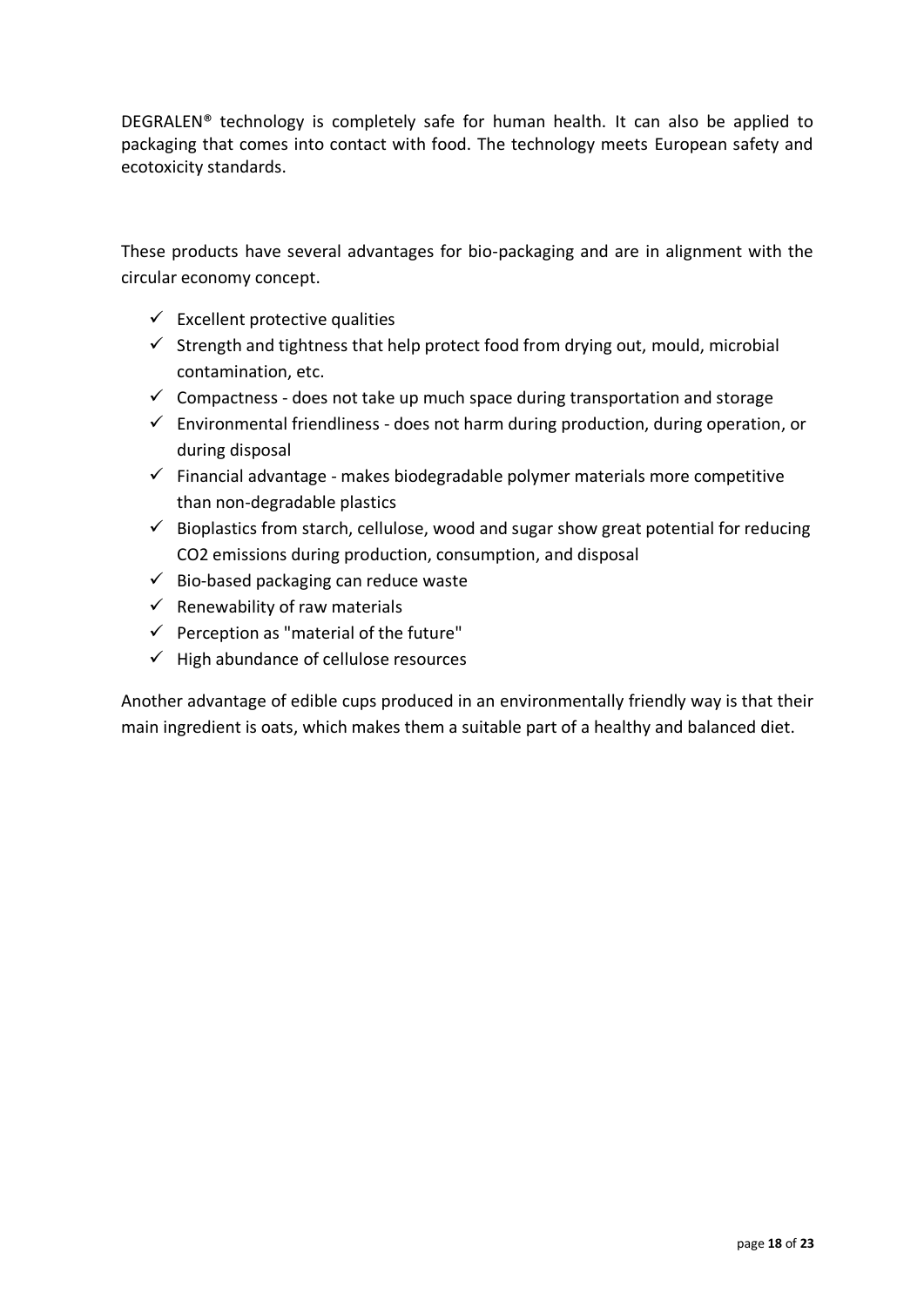### 4.PRACTICAL ACTIVITY: MAKE YOUR OWN BIO-PLASTIC



Source:<https://www.wikihow.com/Make-Bioplastic>

**STEP 1 Gather the necessary materials.** To make this type of bioplastic, you will need corn starch, distilled water, glycerol, white vinegar, a stove, a saucepan, a silicone spatula, and food colouring (if desired). These items should be readily available at the grocery store or online. Glycerol is also called glycerine, so try searching for that if you're having trouble finding glycerol. The following amounts of each ingredient are needed to make the bioplastic:

- 10ml distilled water
- 0.5-1.5g glycerol
- 1.5g corn starch
- 1ml of white vinegar
- 1-2 drops food colouring
- Adult supervision is highly recommended.

**STEP 2 Combine all of the ingredients and stir together.** Add all of the ingredients to the saucepan and stir to combine with the spatula. Stir until you get rid of most of the lumps in the mixture. At this stage, the mixture will be a milky white colour and quite watery.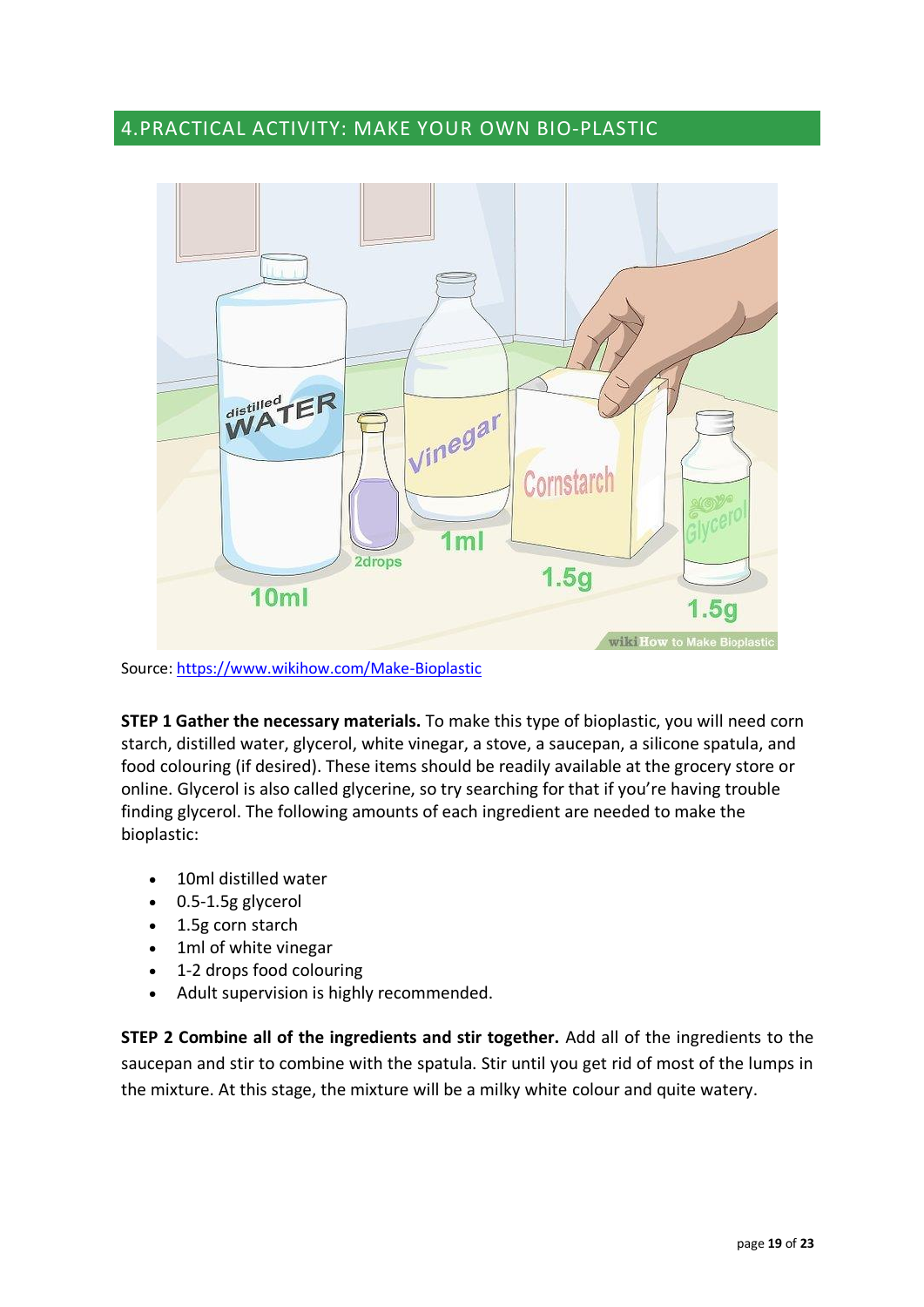**STEP 3 Heat on medium-low.** Place the saucepan on the stove and set the heat to mediumlow. Stir continuously as the mixture heats. Bring it to a gentle boil. As the mixture heats, it will become more translucent and begin to thicken.

- Remove the mixture from the heat when it becomes clear and thick
- Total heating time will be around 10-15 minutes
- Lumps may begin to form if the mixture gets overheated
- Add one-two drops of food colouring at this stage, if you would like to colour the plastic

**STEP 4 Pour the mixture onto foil or parchment paper.** Spread the heated mixture onto a piece of foil or parchment paper to let it cool. If you would like to mould the plastic into a shape, it must be done while it is still warm. See the last method for details on moulding the plastic.

**STEP 5 Allow the plastic to dry for at least two days.** It will take time for the plastic to dry and harden. As it cools, it will begin to dry out. Depending on the thickness of the plastic, it can take longer for it to dry. If you make one small thick piece it will take longer to dry than a thinner larger piece.

- Leave the plastic in a cool, dry place for this process
- Check the plastic after two days to see if it has fully hardened

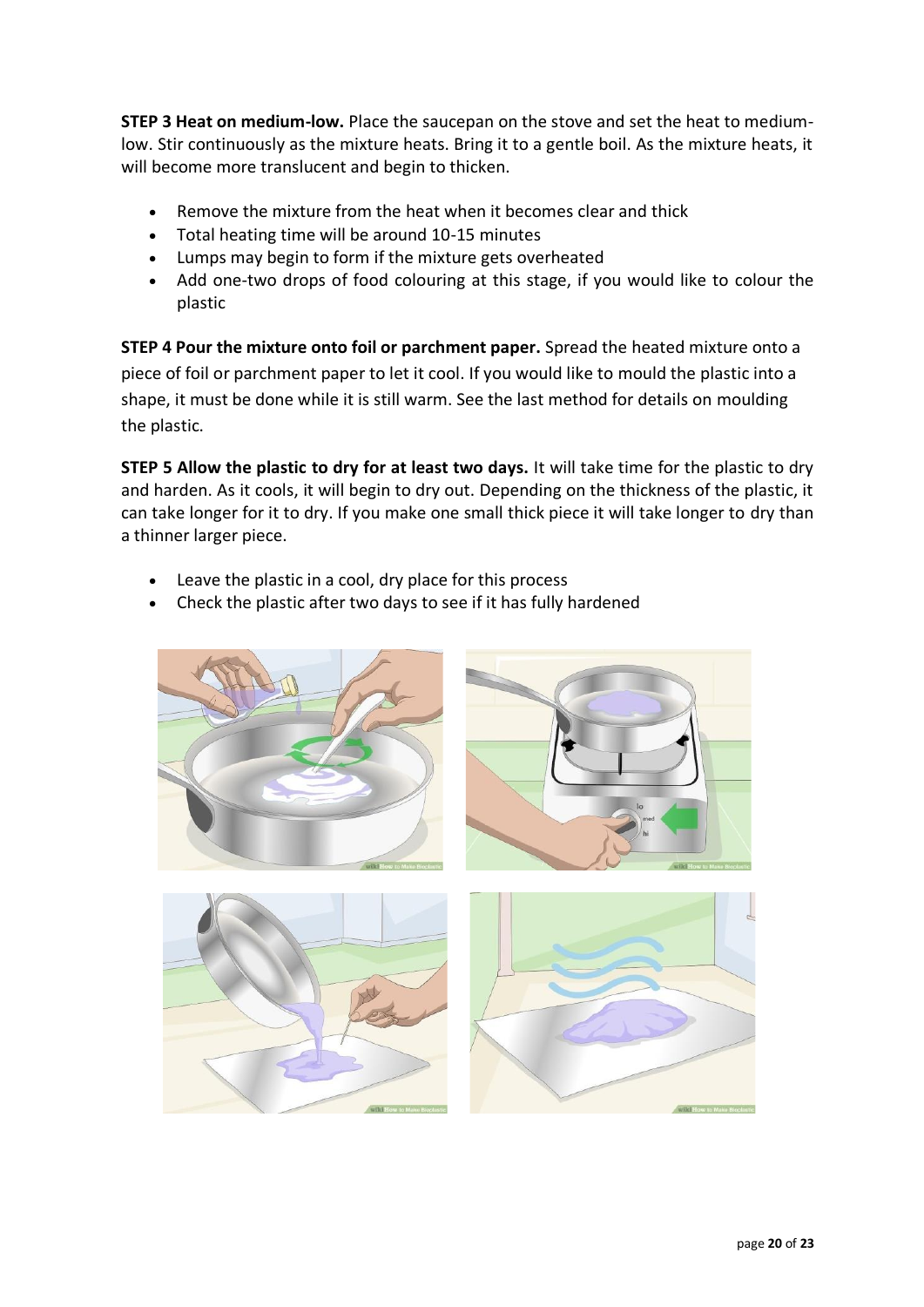# 5.QUIZ

#### **1) Biobased materials:**

- a. are wholly or partly derived from biomass
- b. are wholly derived from biomass
- c. are materials used only in Organic Agriculture

*Correct answer a)*

#### **2) The feedstock resource of bio-based materials originates from**

- a. fossil fuels that are naturally created underground from the remains of dead plants
- b. animals feeding
- c. a renewable resource, such as agricultural biomass

*Correct answer c)*

#### **3) Please choose the biobased materials which occur naturally:**

- a. Polylactic acid
- b. PHA
- c. Protein
- d. Polyethylene acid

*Correct answer c)*

#### **4) Materials that will turn to soil, following a specific organic recycling, are defined as:**

- a. Biodegradable
- b. Bio-PET
- c. Compostable
- d. Partly biodegradable

*Correct answer c)*

#### **5) A bio-PET bottle is partly biodegradable**

- a. True
- b. False

#### *Correct answer a)*

#### **6) A process in which relatively small molecules are combined chemically to produce higher units is called:**

- a. Mitigation
- b. Polymerization
- c. Extraction
- d. Combination

#### *Correct answer a)*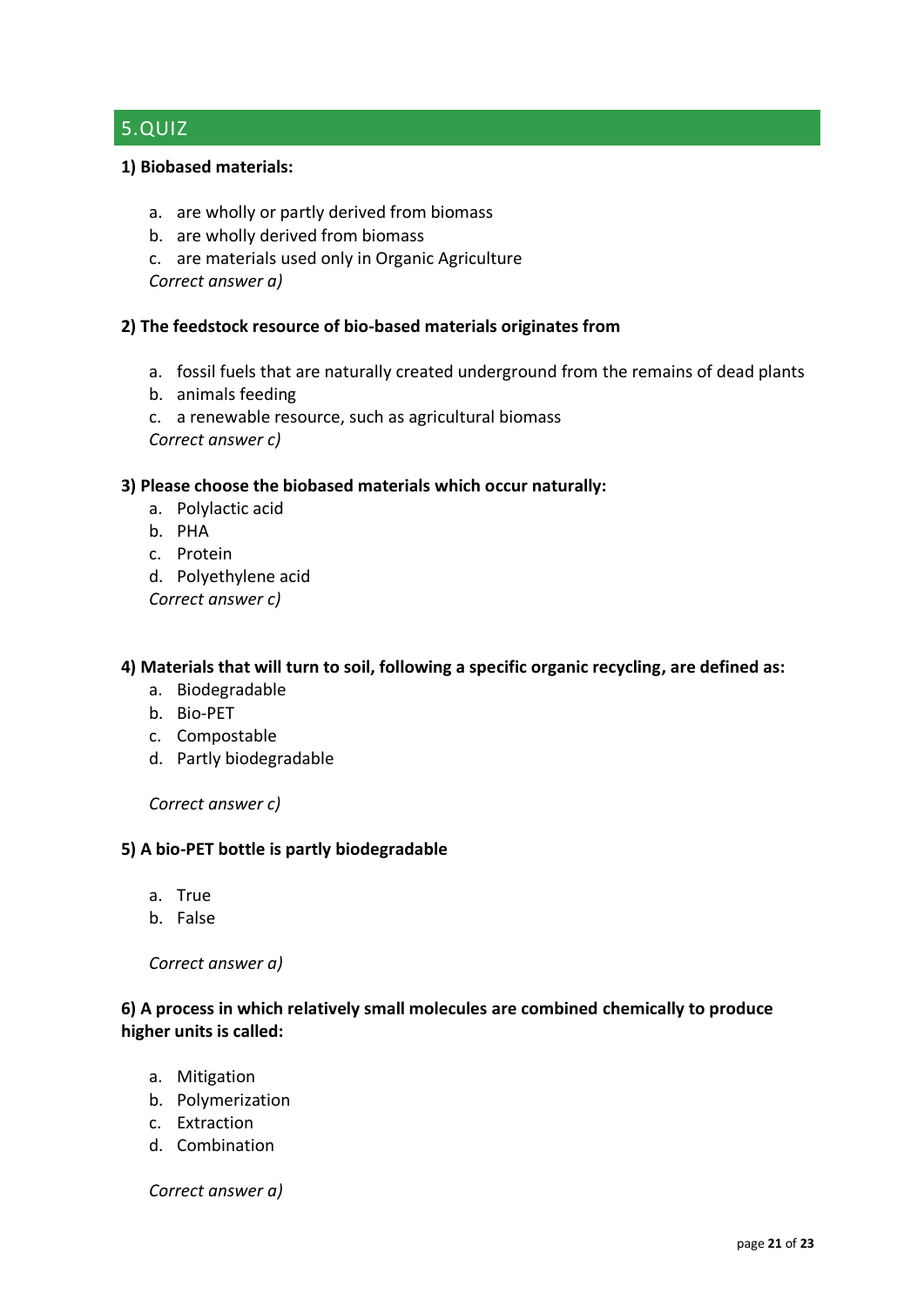#### **7) Polylactic acid (PLA) is produced through the polymerization of**

- a. Starch
- b. Lactic acid
- c. Cellulose
- d. Proteins

*Correct answer b)*

#### **8) The conversion of cellulose to methane is produced by**

- a. Fermentation
- b. Polymerization
- c. Purification
- d. Hydrodistilation

#### *Correct answer b)*

#### **9) Important biobased materials are:**

- a. Starch-based polymers, PHA, PLA, Cellulose-based polymers
- b. PET, PVC, PHB, PP
- c. Cellulose-based polymers, PS, CO2, TetraPACK

#### *Correct answer a)*

#### **10) Corn starch can be used to produce bioplastic material that is fully biodegradable and compostable**

- a. True
- b. False

*Correct answer a)*